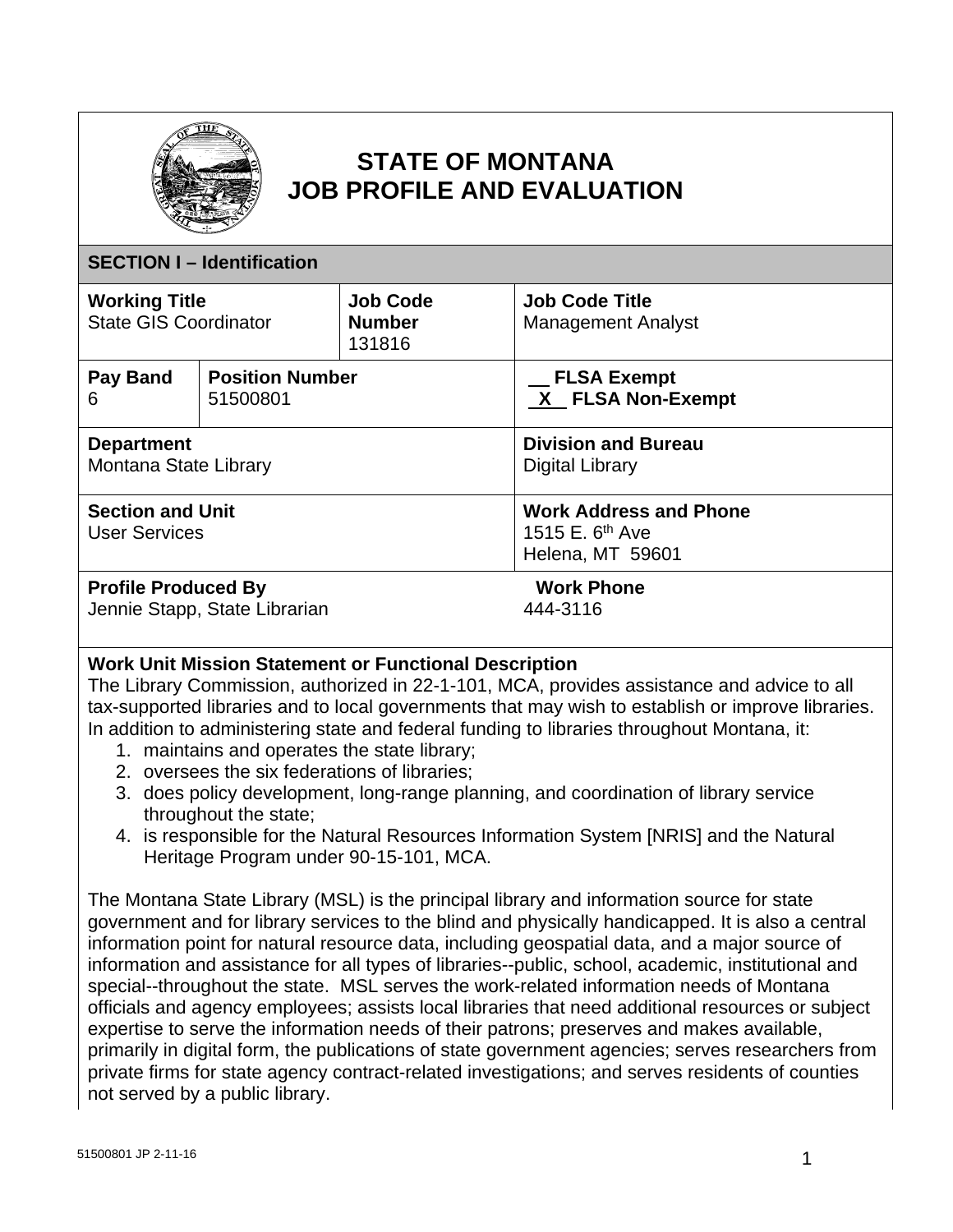MSL maintains a professionally catalogued and supported collection of Montana state publications, natural resources and geospatial information about Montana, and professional development materials for librarians, brokered by highly trained information science specialists and content specialists.

MSL also administers a shared integrated library system for all types of libraries across the state, provides technical, training and consulting services to Montana libraries. MSL negotiates for and provides access to a suite of vendor-maintained periodical databases for statewide use.

Finally, MSL provides reading services to Montanans with low vision or physical disabilities. The Talking Book Library, like the other programs of MSL, has adopted digital technology. They provide technical support to make available a collection of titles available for digital download via the web and they record new Montana titles in digital form.

# **Describe the Job's Overall Purpose:**

This position is the primary, initial point of contact for the State Library's GIS activities. As the GIS lead in the Digital Library User Services work group, this position is responsible for responding to the information needs of MSL patrons in general, and GIS information needs in particular, coordinating GIS projects and functions with MSL partners, and furthering the integration of GIS data and technology throughout MSL. This position serves as a representative on various statewide GIS committees and user groups and is the MSL staffer to the Montana Land Information Advisory Council (MLIAC) and the state GIS Community of Interest. This position administers the MLIA grant award program. Work entails planning, coordinating and facilitating GIS projects/activities in conjunction with the Digital Library's Information Management and Information Products work groups, directing or performing related administrative, personnel, and fiscal functions. This position reports to the Digital Library Administrator and is responsible for the direct supervision of 1 FTE engaged in tasks relating to GIS technology.

| <b>SECTION II - Major Duties or Responsibilities</b> |  |                                                                                                                                                                                                                                                                                                                                                                                       | $%$ of<br><b>Time</b> |
|------------------------------------------------------|--|---------------------------------------------------------------------------------------------------------------------------------------------------------------------------------------------------------------------------------------------------------------------------------------------------------------------------------------------------------------------------------------|-----------------------|
|                                                      |  | A. Facilitate existing GIS coordination activities in the state and promote new<br>public and private/public partnerships;                                                                                                                                                                                                                                                            | 65%                   |
|                                                      |  | 1. Staff the Montana Land Information Advisory Council; duties include issue<br>development, research, and agenda and logistics coordination.                                                                                                                                                                                                                                         |                       |
|                                                      |  | 2. Coordinates input from GIS stakeholders to draft the Montana Land Plan. This<br>work requires directing the work of the MLIAC Land Plan committee.                                                                                                                                                                                                                                 |                       |
|                                                      |  | 3. Administers Montana Land Information Act grant program; duties include grant<br>criteria development based on the Montana Land Plan, application process<br>administration, grant application coordination with the MLIAC grant review<br>committee, contract preparation and management (including contract budget<br>administration, payment authorization) and grant reporting. |                       |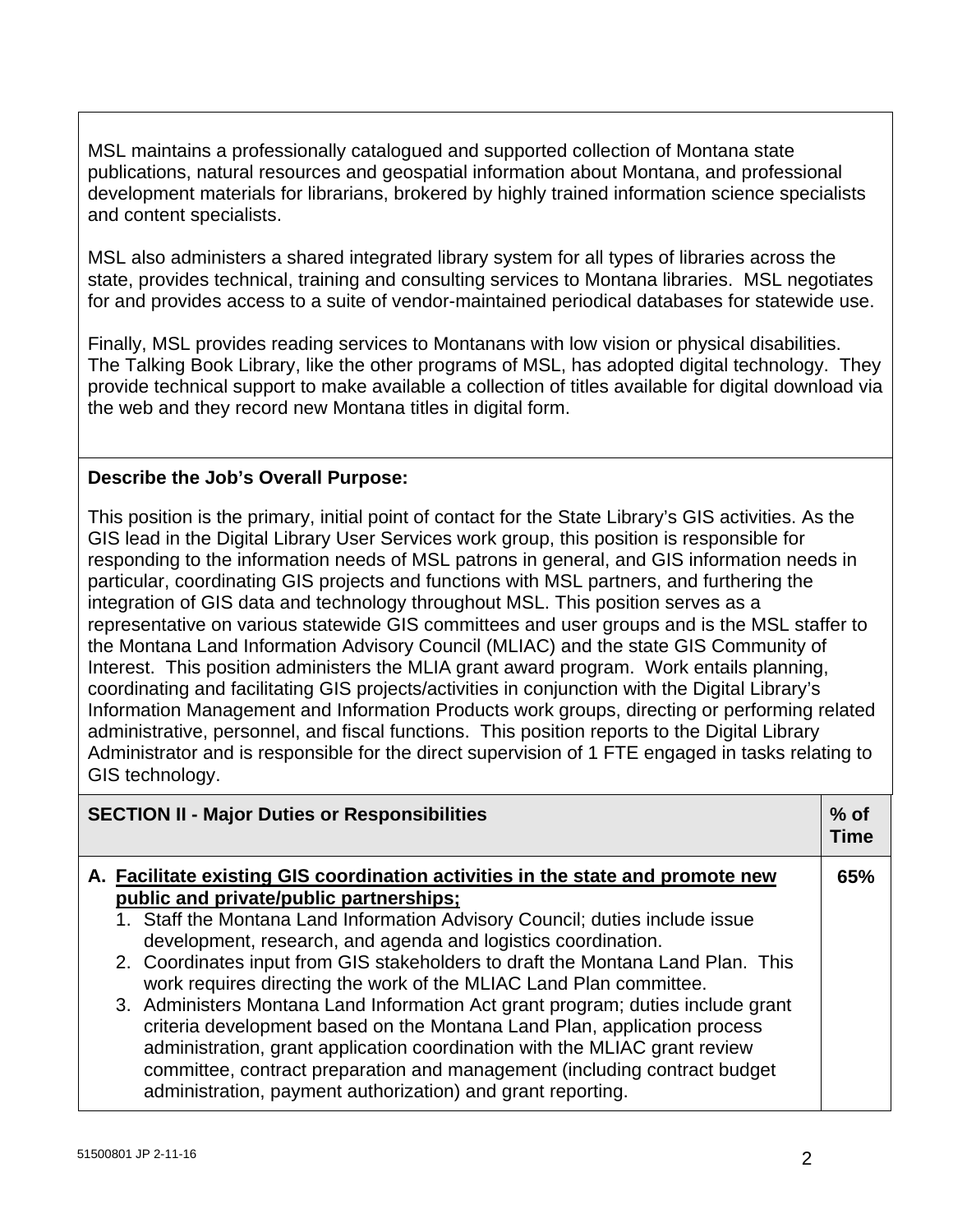- 4. Represents the State on federal, state and local interagency geographic information coordinating committees. Communicates with counterparts in other states to exchange information, transfer technology, build strategies for future regional efforts, and to share resources. Speaks at government, private sector, and professional association events to promote coordination of GIS activities. Develops and maintains close working relationships with GIS industry contacts to ensure that government uses the best and most appropriate technology. Develops and maintains close working relationships with federal officials, both regionally and nationally, to ensure that sufficient federal funding is available to accomplish program objectives. When necessary, coordinates with Digital Library Administrator to identify appropriate designee if other staff are more appropriate or if the GIS Coordinator is unable to participate due to other work demands.
- 5. Serves as a primary resource for local governments who require technical consulting and expertise to implement and develop local GIS programs. Trains local GIS practitioners, introduces partners to new GIS technologies, communicates the value of GIS data and technology to local government officials, and evaluates and prioritizes the GIS needs of local governments to development plans to address statewide concerns and to further opportunities for statewide GIS coordination.
- 6. In coordination with Information Management staff, act as a major point of contact with representatives of federal, state and local agencies and private enterprise on issues including data standardization, data collection and prioritization. Position may serve as a project manager on projects that require a high level of coordination across MSL and/or with MSL partners.
- 7. In coordination with the Information Products staff, research and promote new applications of GIS technology, primarily, but not exclusively, within State Agencies and serves as a major point of contact for the users of MSL data, services, and applications to inform and coordinate improvements to MSL resources.

#### **B. Represent data partners in the conceptualization, development and implementation of the Montana Spatial Data Infrastructure;**

- **20%**
- 1. Convey concepts to users including key relationships between discrete data sets; formulates data integration concepts; analysis of original data quality, modeling limits and accuracies, and limitations to interpretations which can be drawn from data sets.
- 2. In coordination with Information Management staff may perform advanced planning and project management functions related to the data coordination, development, and implementation of MSDI data layers under MSL stewardship.
- 3. Develop project plans; collect and analyze requirements for MSDI data that cross multiple lines of authority (local government, state, federal, private entities).
- 4. Perform advanced conceptualization and development of GIS and related technology transfer to all clients using MSDI data. Conduct planning activities with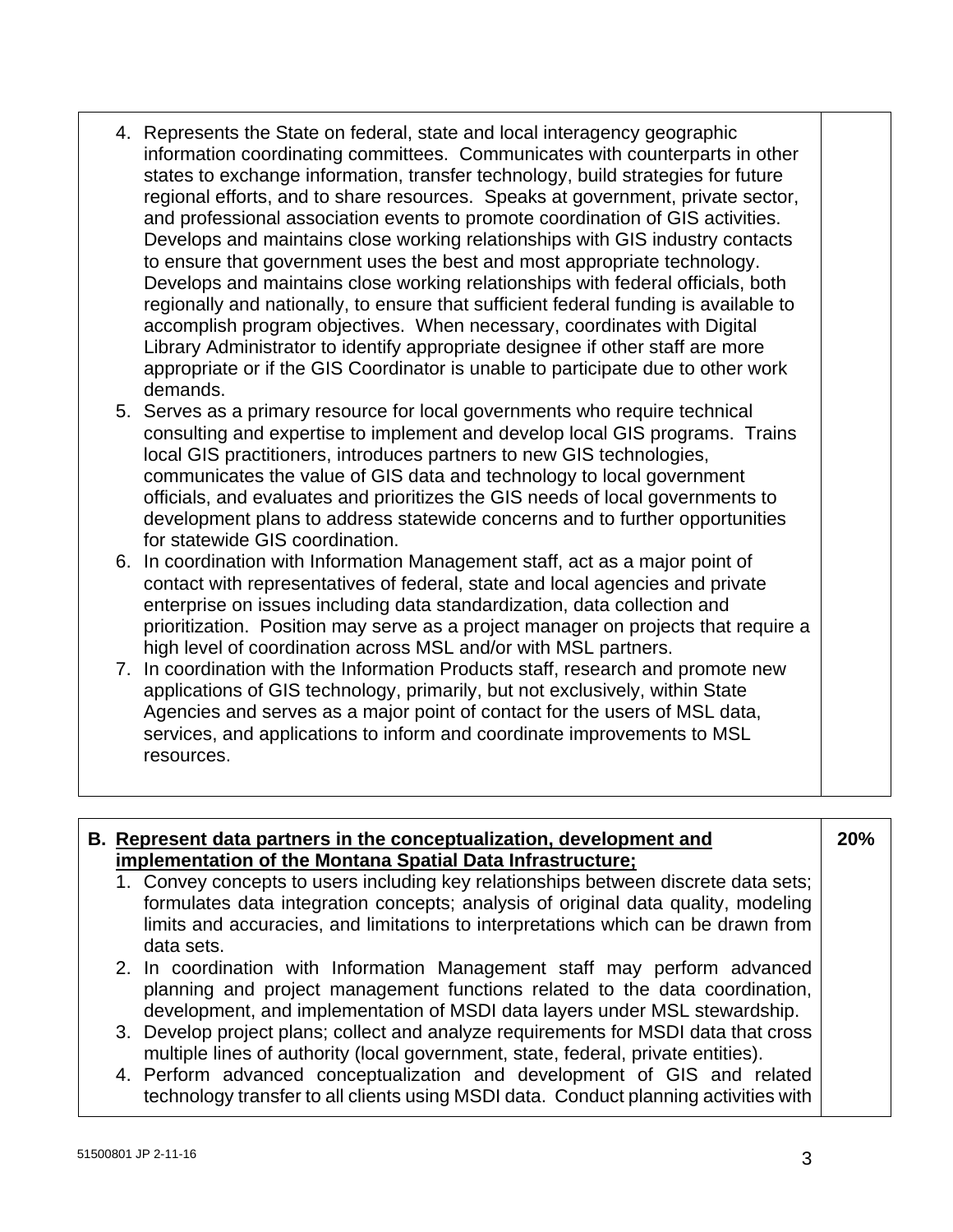|                                                                                                                                                                                                                                                                                                                                                                                                                                                                                                                                                        | state agencies, local governments, federal agencies, and private entities needing<br>cadastral data, and coordinate development with existing GIS systems.<br>5. Under the authority of the Digital Library Administrator, make presentations to<br>private and public groups in an effort to build financial support for the MSDI.<br>6. Provide coordination and consultation to diverse users and explain to nontechnical<br>people and act as liaison between users of MSDI and MSDI theme leads and<br>stewards.<br>7. Research<br>and implement long term solutions to data documentation,<br>dissemination and sharing issues                                                                                                                                                                             |     |  |
|--------------------------------------------------------------------------------------------------------------------------------------------------------------------------------------------------------------------------------------------------------------------------------------------------------------------------------------------------------------------------------------------------------------------------------------------------------------------------------------------------------------------------------------------------------|------------------------------------------------------------------------------------------------------------------------------------------------------------------------------------------------------------------------------------------------------------------------------------------------------------------------------------------------------------------------------------------------------------------------------------------------------------------------------------------------------------------------------------------------------------------------------------------------------------------------------------------------------------------------------------------------------------------------------------------------------------------------------------------------------------------|-----|--|
|                                                                                                                                                                                                                                                                                                                                                                                                                                                                                                                                                        | C. Direct and supervise a professional staff<br>1. Provides leadership, supervision and guidance to GIS User Services staff within<br>the team of the Digital Library. With support from the Digital Library<br>Administrator coordinates work priorities for performance management,<br>approves time sheets and leave requests.<br>2. Provides project management on project priorities for GIS User Services as<br>determined within the MSDL work plan and/or as identified by the Digital Library<br>Administrator. As a project manager this position provides additional leadership<br>to cross work group staff.<br>3. Represents the accomplishments, interests and needs of the GIS User<br>Services/Digital Library work group to various stakeholders of the State Library<br>and to MSL as a whole. | 10% |  |
|                                                                                                                                                                                                                                                                                                                                                                                                                                                                                                                                                        | D. Contributes to the management of the office and MSL.<br>1. Maintains an organizational structure whose members work well together and<br>with the rest of the division; carries out the functions of the office with a high level<br>of responsiveness to users and a high standard of quality and excellence for all<br>services provided.<br>2. Participates in the development and review of program policies and procedures.<br>3. Assures that staff responds in a timely manner to all requests for services,<br>consultation, and information with a high level of responsiveness to users and a<br>high standard of quality and excellence for all services provided.                                                                                                                                 | 5%  |  |
| 1. Give specific examples of the types of problems solved, decisions made or procedures<br>followed when performing the most frequent duties.<br>GIS information needs are many and varied. Responding to information requests requires a<br>thorough knowledge of existing GIS data, both managed by MSL and by other partners,<br>competency to use often highly technical and ever-changing GIS technologies, and the<br>ability to explain complex GIS concepts to users who range from highly skilled GIS<br>practitioners to the general public. |                                                                                                                                                                                                                                                                                                                                                                                                                                                                                                                                                                                                                                                                                                                                                                                                                  |     |  |
|                                                                                                                                                                                                                                                                                                                                                                                                                                                                                                                                                        | 2. What do you consider the most complicated part of the job?                                                                                                                                                                                                                                                                                                                                                                                                                                                                                                                                                                                                                                                                                                                                                    |     |  |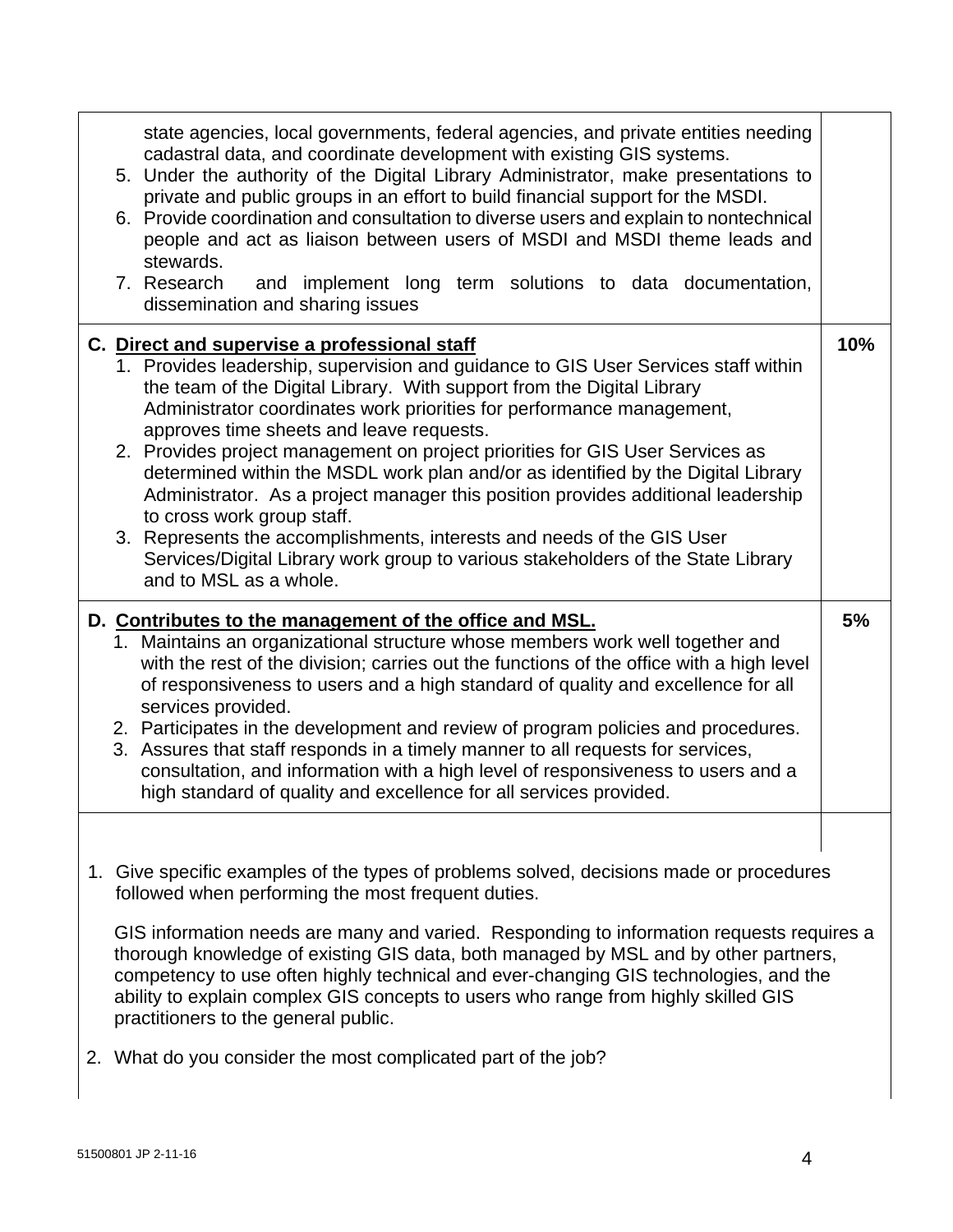The position demands a GIS "visionary" with the ability to listen to and understand the needs of a diverse community of GIS users and non GIS users, users with local needs, and partners with national goals and standards to meet. This position must prioritize those needs into a statewide plan and will seek to coordinate with a wide variety of stakeholders to implement the plan. The incumbent must be able to discuss the complex topic of GIS with practitioners and non-practitioners alike and to sell the value of long term investment in GIS.

3. What guidelines, manuals or written established procedures are available to the incumbent?

There are training manuals and established courses on program and project management that can assist the incumbent. Much of the GIS technical knowledge needs to be acquired through progressively complex participation and management of GIS projects in previous employment.

4. If this position supervises other positions, complete the following information.

The number of employees supervised is 1.

List the complexity level of the subordinates: All 6.

Please list the Position Number for those supervised: 51500037 - GIS Programmer/Analyst.

Is this position responsible for:

| 6. Please attach an Organizational Chart (optional). |        |            |                                    |                   |  |
|------------------------------------------------------|--------|------------|------------------------------------|-------------------|--|
| $\boxtimes$ Supervision                              |        | Discipline | $\Box$ Pay Level                   | $\vert$   Other:  |  |
| $\Box$ Hiring                                        | Firing |            | $\boxtimes$ Performance Management | <b>Promotions</b> |  |

**SECTION III – Minimum Qualifications** - List the minimum requirements for **first day** of work.

#### **Please list the main knowledge and skill areas required for the job:**

A broad base of knowledge, and skills, in the various disciplines of IT, management and government organizational theory are required. The IT disciplines for which the incumbent is responsible include the full scope of the field of geographic information systems. The incumbent must have a combination of excellent managerial, conceptual, technical, and communication skills in order to interact effectively with the full spectrum of contacts he or she works with on a constant, ongoing basis. This job requires strong oral and written communication skills that are used to communicate strategic GIS program direction on the executive level. These communications include program funding initiatives, program information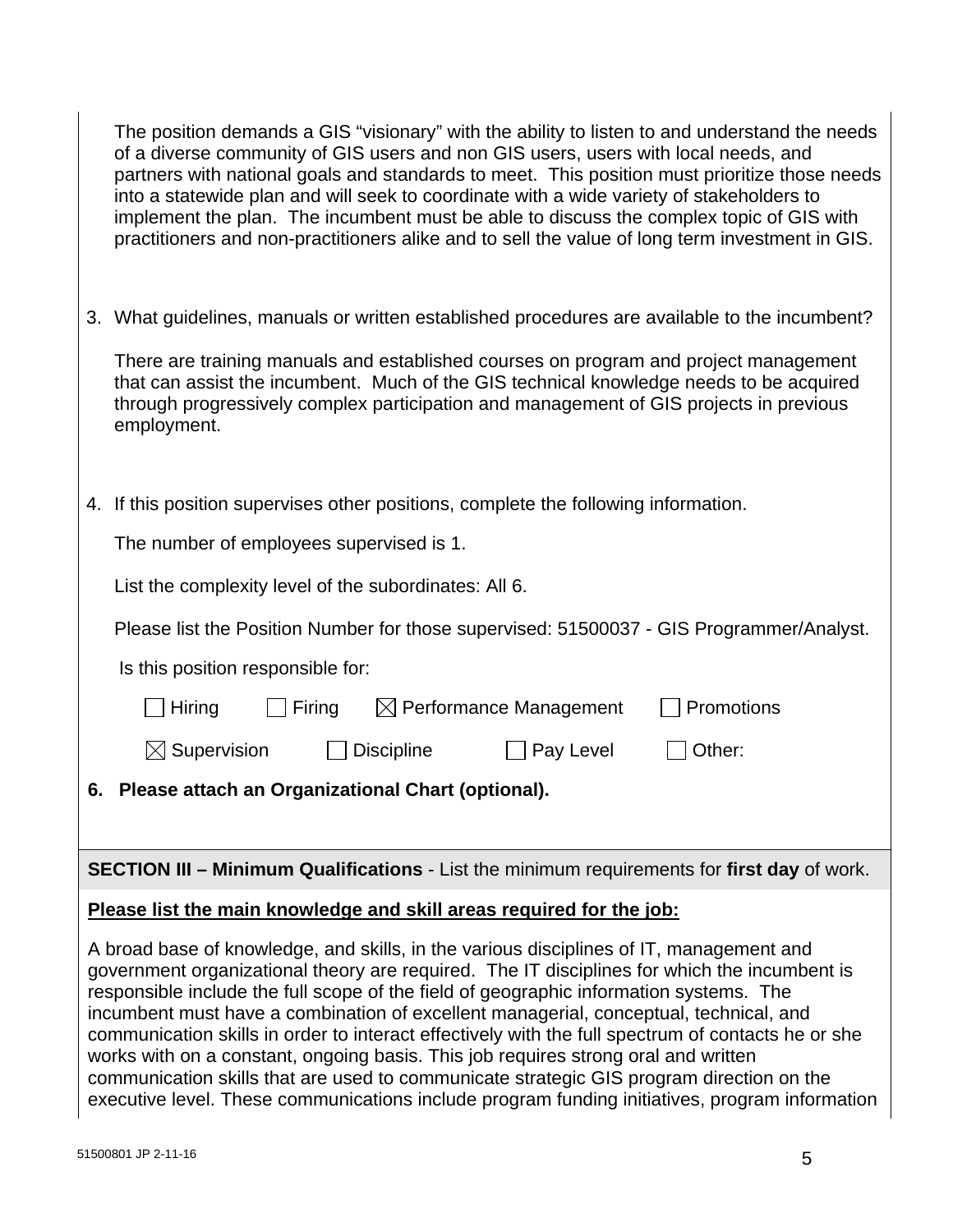about statewide GIS activities, best practices and related federal and state GIS standards. Intraagency Contacts include direct contact with all staff within the Digital Library, the Montana Natural Heritage Program Coordinator and the Montana State Librarian. Inter-agency Contacts include liaison with the Montana Chief Information Officer and Chief Technology Officer, State Agency GIS Coordinators, Legislators, and GIS directors within Federal agencies. Other Public Entity Contacts include senior elected officials in county and city government as well as contact with private sector representatives.

- Extensive knowledge of the principles, practices, terminology and trends in GIS, spatial data and related technology.
- Thorough knowledge of geographic information applications, analysis and the relationships between different types of spatial data.
- Thorough knowledge of agency's functions, automated information systems and their relationships.
- Thorough knowledge of the principles and practices of administration.
- Considerable knowledge of the principles of project management.
- Considerable knowledge of the principles of systems design and administration, and of various computer platforms.
- Considerable knowledge of the principles of cost benefits analysis.
- Working knowledge of the information strategic planning process.
- Working knowledge of the procurement process.

#### **What behaviors are required to perform the duties?**

Builds effective customer relationships; understands and focuses on customer needs; proactively works toward customer satisfaction; effectively networks and collaborates to meet customer needs; develops and maintains a state/agency-wide perspective; develops specialized knowledge or expertise in assigned subject matter areas; understands own limitations, and approaches difficult tasks as challenges to be mastered rather than as threats to be avoided; exercises determination in meeting organizational and customer needs; demonstrates loyalty to MSL, its constituents, and the library system; supports and maintains camaraderie and teamwork; takes a collaborative and creative approach to projects and services; is reliable in meeting commitments and follows-through to ensure success; effectively articulates a variety of information to diverse audiences; shares meaningful information in a timely manner; effectively facilitates projects and activities including negotiation and consensus building; employs active listening, empathy, and patience when dealing with customers; interacts with others with tact and diplomacy; maintains an open mind and exercises creativity and innovation; is flexible and adaptable and effectively responds to or manages change; demonstrates efficiency by successfully attaining clear, concrete, accurate, timely and measurable outcomes of importance to the organization; demonstrates independence by being a self-starter, making effective decisions and knowing when issues should be referred to other staff or management; effectively manages own time to complete multiple tasks and meet multiple priorities.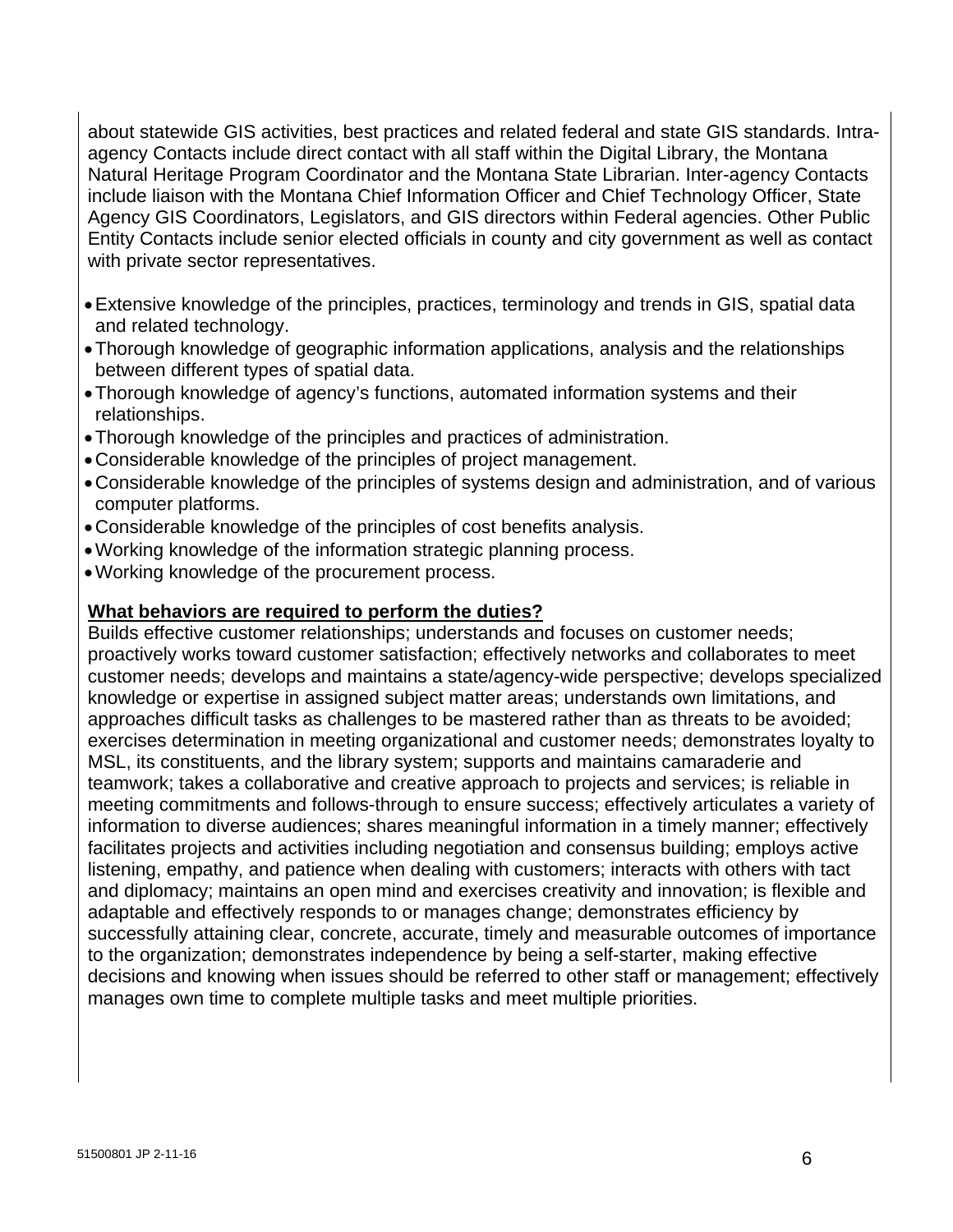| <b>Education and experience:</b> Please check the one box that indicates the minimum<br>educational requirements for this job, as it relates to a new employee on the first day of work<br>(not the educational background of the person now in the position): |                                                                                                                                                  |  |  |  |
|----------------------------------------------------------------------------------------------------------------------------------------------------------------------------------------------------------------------------------------------------------------|--------------------------------------------------------------------------------------------------------------------------------------------------|--|--|--|
| No education required<br>training<br>High school diploma or equivalent<br>1 year job-related college or vocational<br>training<br>Please specify the acceptable fields of study:                                                                               | 2 year job-related college or vocational<br>$\boxtimes$ College degree (Bachelor's)<br>Post-graduate degree or equivalent<br>(e.g. Master's, JD) |  |  |  |
| Other education, training (software), certification (CPA), or licensing (pilot, psychologist)<br>required (please specify):                                                                                                                                    |                                                                                                                                                  |  |  |  |
| Educational course work and experience should emphasize the following areas: geography,<br>cartography and information systems.                                                                                                                                |                                                                                                                                                  |  |  |  |
| Please check the one box that indicates the minimum amount of job-related work experience<br>needed as a new employee on the first day of work (not the experience of the person now in the<br>position):                                                      |                                                                                                                                                  |  |  |  |
| No prior work experience required                                                                                                                                                                                                                              | $\boxtimes$ 3 to 4 years job-related work experience                                                                                             |  |  |  |
| 1 to 2 years of job-related work<br>experience                                                                                                                                                                                                                 | 5 or more years of job-related work<br>experience                                                                                                |  |  |  |
| Specific experience (optional):                                                                                                                                                                                                                                |                                                                                                                                                  |  |  |  |
| 3 or more years of progressively responsible GIS experience, which includes work managing<br>GIS Projects and working with GIS software and relational databases.                                                                                              |                                                                                                                                                  |  |  |  |
| $\boxtimes$ This agency will accept alternative methods of obtaining necessary qualifications.                                                                                                                                                                 |                                                                                                                                                  |  |  |  |
| For recruiting purposes please list examples of acceptable alternative methods of obtaining<br>those qualifications. These examples should appear on a vacancy announcement.                                                                                   |                                                                                                                                                  |  |  |  |
| Minimum education preferred, but job-related work experience may be substituted for formal<br>education.                                                                                                                                                       |                                                                                                                                                  |  |  |  |